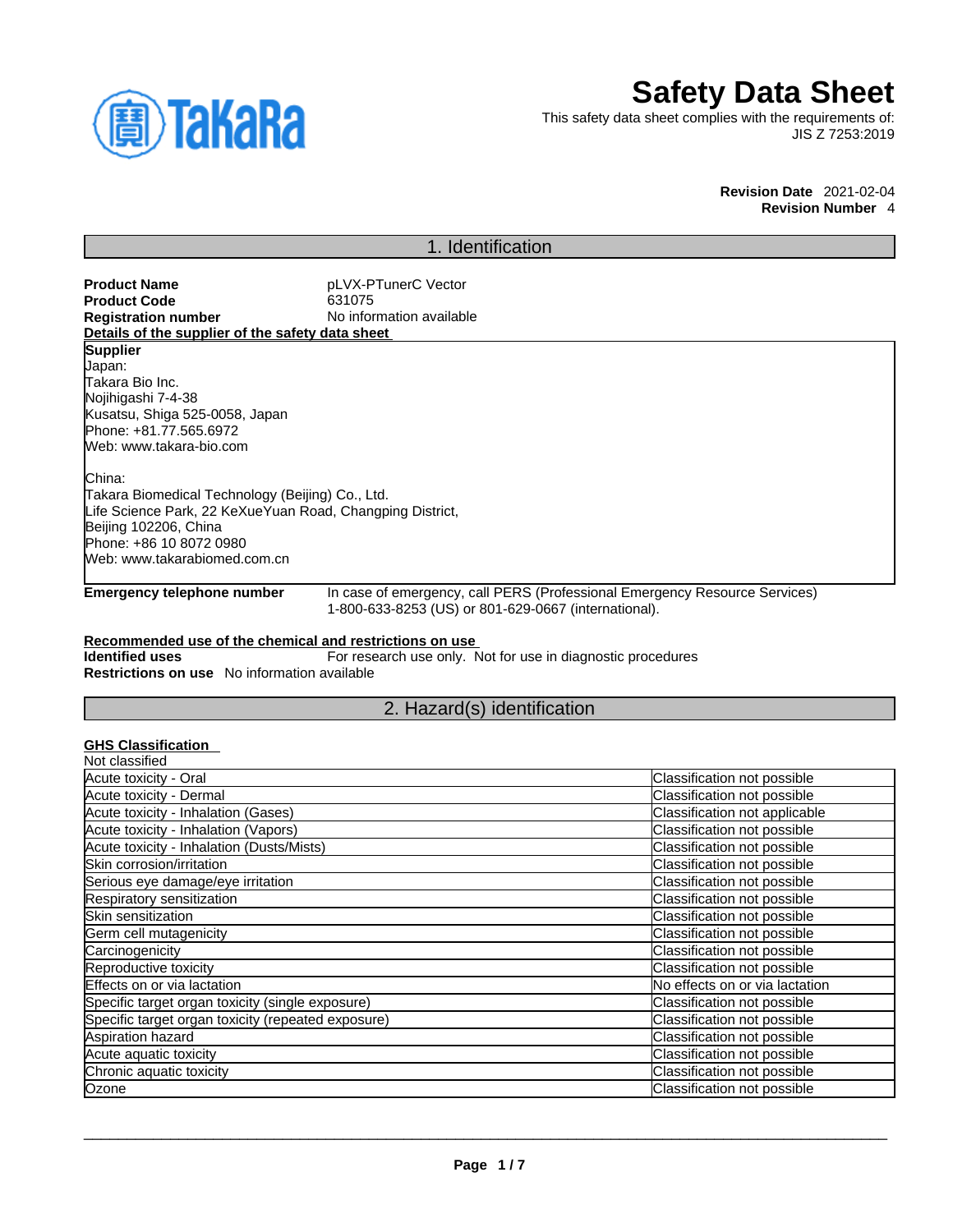#### **GHS label elements**

**Hazard Statements**  Not classified

**Prevention** • Not applicable

**Response** • Not applicable **Storage** • Not applicable **Disposal** • Not applicable

**Other hazards**  No information available.

3. Composition/information on ingredients

#### **Pure substance/mixture** Mixture

#### **Pollutant Release and Transfer Registry (PRTR)** Not applicable

#### **Industrial Safety and Health Law**  ISHL Notifiable Substances

Not applicable

Harmful Substances Whose Names Are to be Indicated on the Label Not applicable

### **Poisonous and Deleterious Substances Control Law**

Not applicable

## 4. First-aid measures

| In case of inhalation                                 | Remove to fresh air.                                                                                                    |
|-------------------------------------------------------|-------------------------------------------------------------------------------------------------------------------------|
| In case of skin contact                               | Wash skin with soap and water.                                                                                          |
| In case of eye contact                                | Rinse thoroughly with plenty of water for at least 15 minutes, lifting lower and upper eyelids.<br>Consult a physician. |
| In case of ingestion                                  | Clean mouth with water and drink afterwards plenty of water.                                                            |
| Most important symptoms/effects,<br>acute and delayed | No information available.                                                                                               |
| Note to physicians                                    | Treat symptomatically.                                                                                                  |

5. Fire-fighting measures

**Suitable Extinguishing Media** Use extinguishing measures that are appropriate to local circumstances and the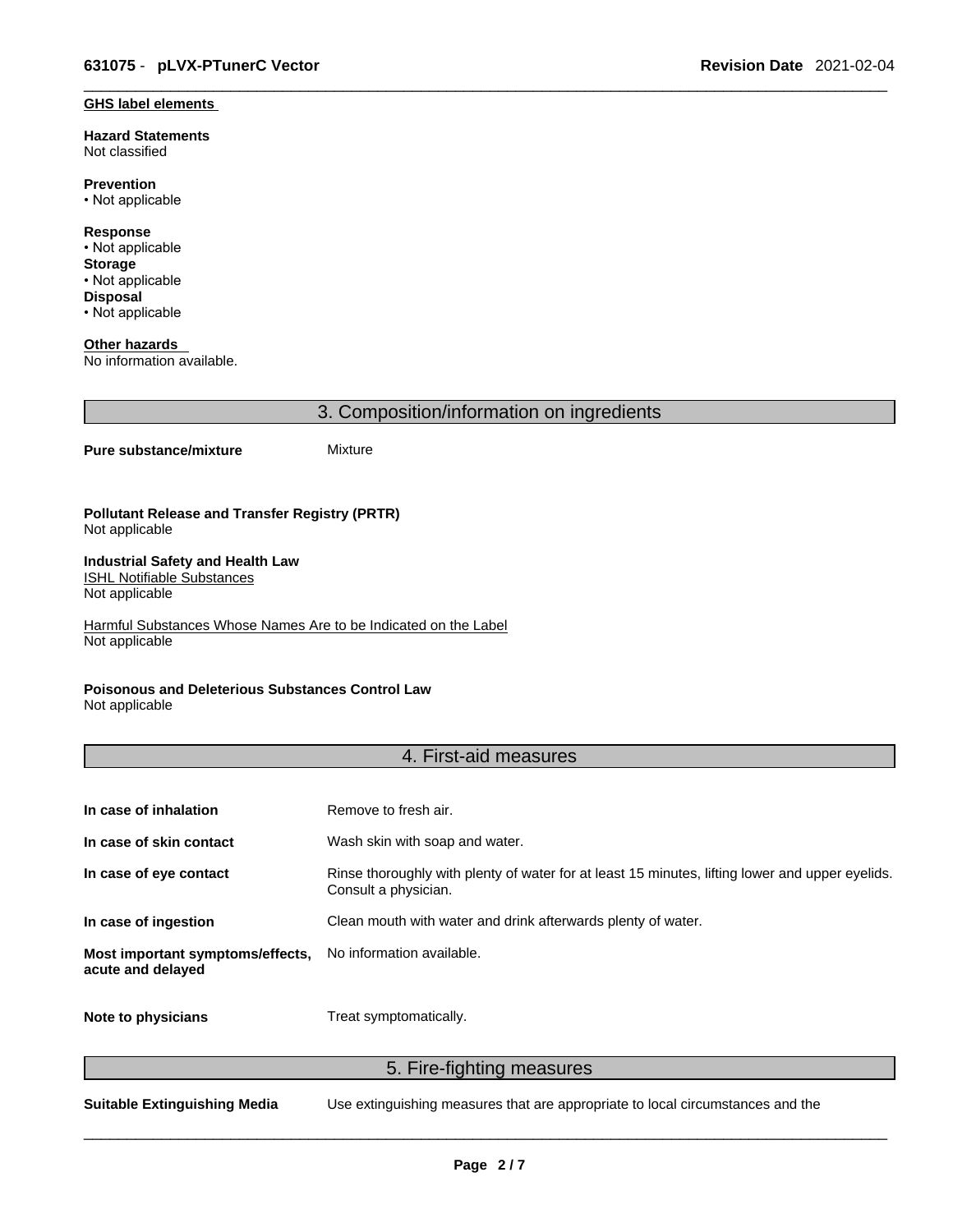|                                                                   | surrounding environment.                                                                                                              |
|-------------------------------------------------------------------|---------------------------------------------------------------------------------------------------------------------------------------|
| Unsuitable extinguishing media                                    | Do not scatter spilled material with high pressure water streams.                                                                     |
| Specific hazards arising from the<br>chemical                     | No information available.                                                                                                             |
| <b>Special Extinguishing Media</b><br>Large Fire                  | Cool drums with water spray.<br>CAUTION: Use of water spray when fighting fire may be inefficient.                                    |
| Special protective equipment and<br>precautions for fire-fighters | Firefighters should wear self-contained breathing apparatus and full firefighting turnout<br>gear. Use personal protection equipment. |

# 6. Accidental release measures

| Personal precautions, protective<br>equipment and emergency<br>procedures | Ensure adequate ventilation.                                                         |
|---------------------------------------------------------------------------|--------------------------------------------------------------------------------------|
| For emergency responders                                                  | Use personal protection recommended in Section 8.                                    |
| <b>Environmental precautions</b>                                          | See Section 12 for additional Ecological Information.                                |
| <b>Methods for containment</b>                                            | Prevent further leakage or spillage if safe to do so.                                |
| Methods for cleaning up                                                   | Pick up and transfer to properly labeled containers.                                 |
| Prevention of secondary hazards                                           | Clean contaminated objects and areas thoroughly observing environmental regulations. |

# 7. Handling and storage

| <b>Handling</b>           |                                                                          |
|---------------------------|--------------------------------------------------------------------------|
| Advice on safe handling   | Handle in accordance with good industrial hygiene and safety practice.   |
| <b>Storage</b>            |                                                                          |
| <b>Storage Conditions</b> | Keep containers tightly closed in a dry, cool and well-ventilated place. |

# 8. Exposure controls/personal protection

| <b>Engineering controls</b>                                                    | <b>Showers</b><br>Eyewash stations<br>Ventilation systems.                                                                                                                  |
|--------------------------------------------------------------------------------|-----------------------------------------------------------------------------------------------------------------------------------------------------------------------------|
| <b>Exposure guidelines</b>                                                     | This product, as supplied, does not contain any hazardous materials with occupational<br>exposure limits established by the region specific regulatory bodies.              |
| <b>Biological occupational exposure</b><br><b>limits</b>                       | This product, as supplied, does not contain any hazardous materials with biological limits<br>established by the region specific regulatory bodies                          |
| <b>Environmental exposure controls</b><br><b>Personal Protective Equipment</b> | No information available.                                                                                                                                                   |
| <b>Respiratory protection</b>                                                  | No protective equipment is needed under normal use conditions. If exposure limits are<br>exceeded or irritation is experienced, ventilation and evacuation may be required. |
| <b>Eye/face protection</b>                                                     | No special protective equipment required.                                                                                                                                   |
| Skin and body protection                                                       | No special protective equipment required.                                                                                                                                   |
|                                                                                |                                                                                                                                                                             |

# 9. Physical and chemical properties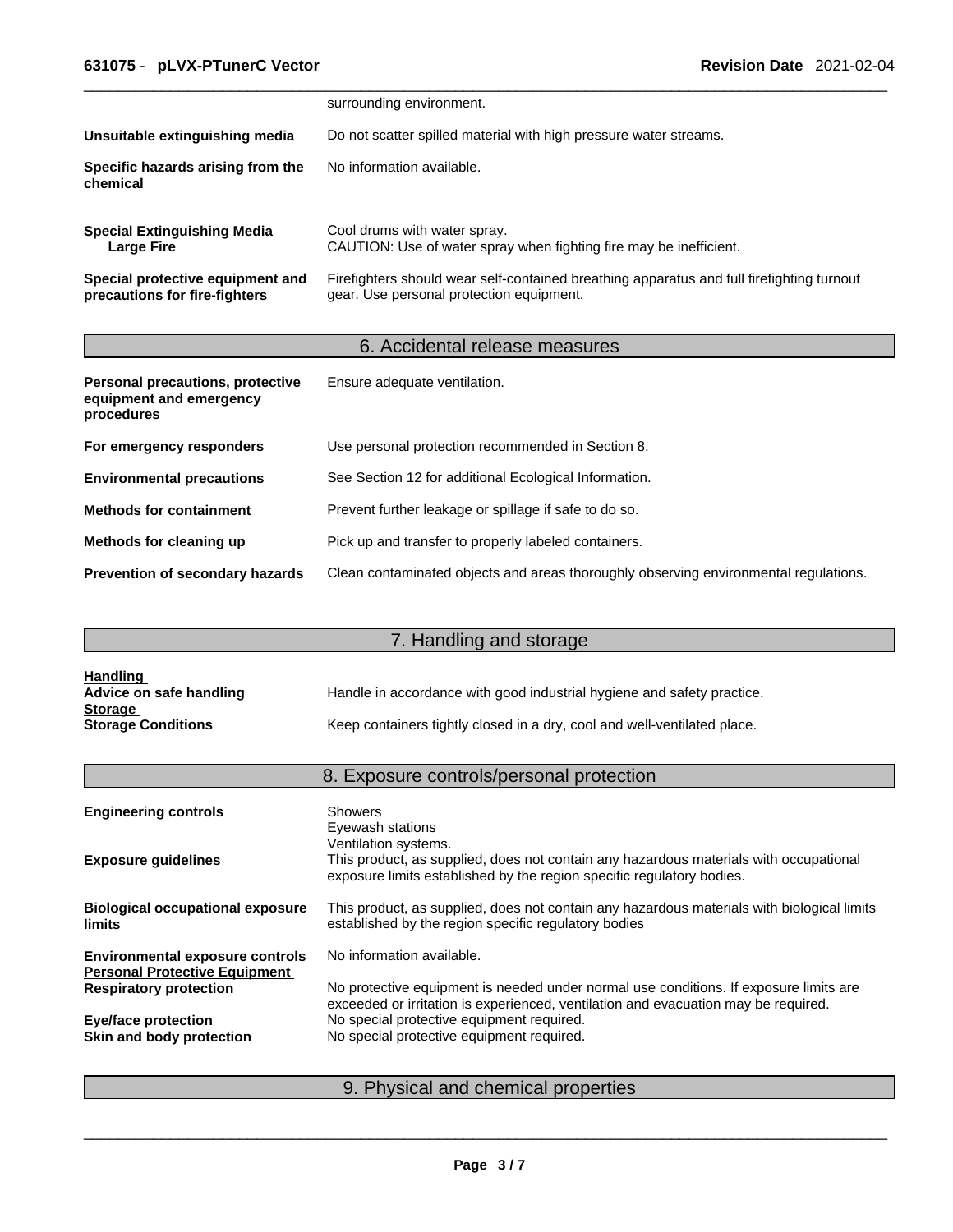#### **Information on basic physical and chemical properties**

| Appearance                                                                       | Clear, colorless         |                          |  |
|----------------------------------------------------------------------------------|--------------------------|--------------------------|--|
| <b>Physical state</b>                                                            | Liquid                   |                          |  |
| Color                                                                            | Clear                    |                          |  |
| Odor                                                                             | Odorless                 |                          |  |
| Odor Threshold                                                                   | No information available |                          |  |
| <b>Property</b>                                                                  | Values                   | Remarks • Method         |  |
| Melting point / freezing point                                                   |                          | No information available |  |
| Boiling point/boiling range (°C)                                                 |                          | No information available |  |
| Flammability (solid, gas)                                                        |                          | No information available |  |
| Upper/lower flammability or explosive limits<br><b>Upper flammability limit:</b> |                          |                          |  |
| Lower flammability limit:                                                        |                          | ASTM D 56                |  |
| Flash point                                                                      |                          |                          |  |
| <b>Evaporation Rate</b>                                                          |                          | No information available |  |
| <b>Autoignition temperature</b>                                                  |                          | No information available |  |
| <b>Decomposition temperature</b>                                                 |                          | No information available |  |
| pН                                                                               |                          | No information available |  |
| Viscosity                                                                        |                          |                          |  |
| <b>Kinematic viscosity</b>                                                       |                          | No information available |  |
| <b>Dynamic Viscosity</b>                                                         |                          | No information available |  |
| Water solubility                                                                 |                          | No information available |  |
| Solubility in other solvents                                                     |                          | No information available |  |
| <b>Partition Coefficient</b>                                                     |                          | No information available |  |
| (n-octanol/water)                                                                |                          |                          |  |
| Vapor pressure                                                                   |                          | No information available |  |
| Vapor density                                                                    |                          | No information available |  |
| <b>Relative density</b>                                                          |                          | No information available |  |
| <b>Particle characteristics</b>                                                  |                          |                          |  |
| <b>Particle Size</b>                                                             |                          | Not applicable           |  |
| <b>Particle Size Distribution</b>                                                |                          | Not applicable           |  |
| <b>Other information</b>                                                         |                          |                          |  |

**Explosive properties**<br> **Oxidizing properties**<br>
No information available **Oxidizing properties** 

### 10. Stability and reactivity

**Reactivity Reactivity Reactivity Chemical stability No information available.**<br> **Chemical stability Reaction** Stable under normal cond Stable under normal conditions.<br>None under normal processing. **Possibility of hazardous reactions Incompatible materials** None known based on information supplied. **Hazardous Decomposition Products** None known based on information supplied. **Explosion Data Sensitivity to static discharge** None. **Sensitivity to mechanical impact** None.

11. Toxicological information

#### **Acute toxicity**

#### **Numerical measures of toxicity - Product Information**

0.79278 % of the mixture consists of ingredient(s) of unknown acute oral toxicity  $0.79278$  % of the mixture consists of ingredient(s) of unknown acute dermal toxicity 0.79278 % of the mixture consists of ingredient(s) of unknown acute inhalation toxicity (gas) 0.79278 % of the mixture consists of ingredient(s) of unknown acute inhalation toxicity (vapor) 0.79278 % of the mixture consists of ingredient(s) of unknown acute inhalation toxicity (dust/mist)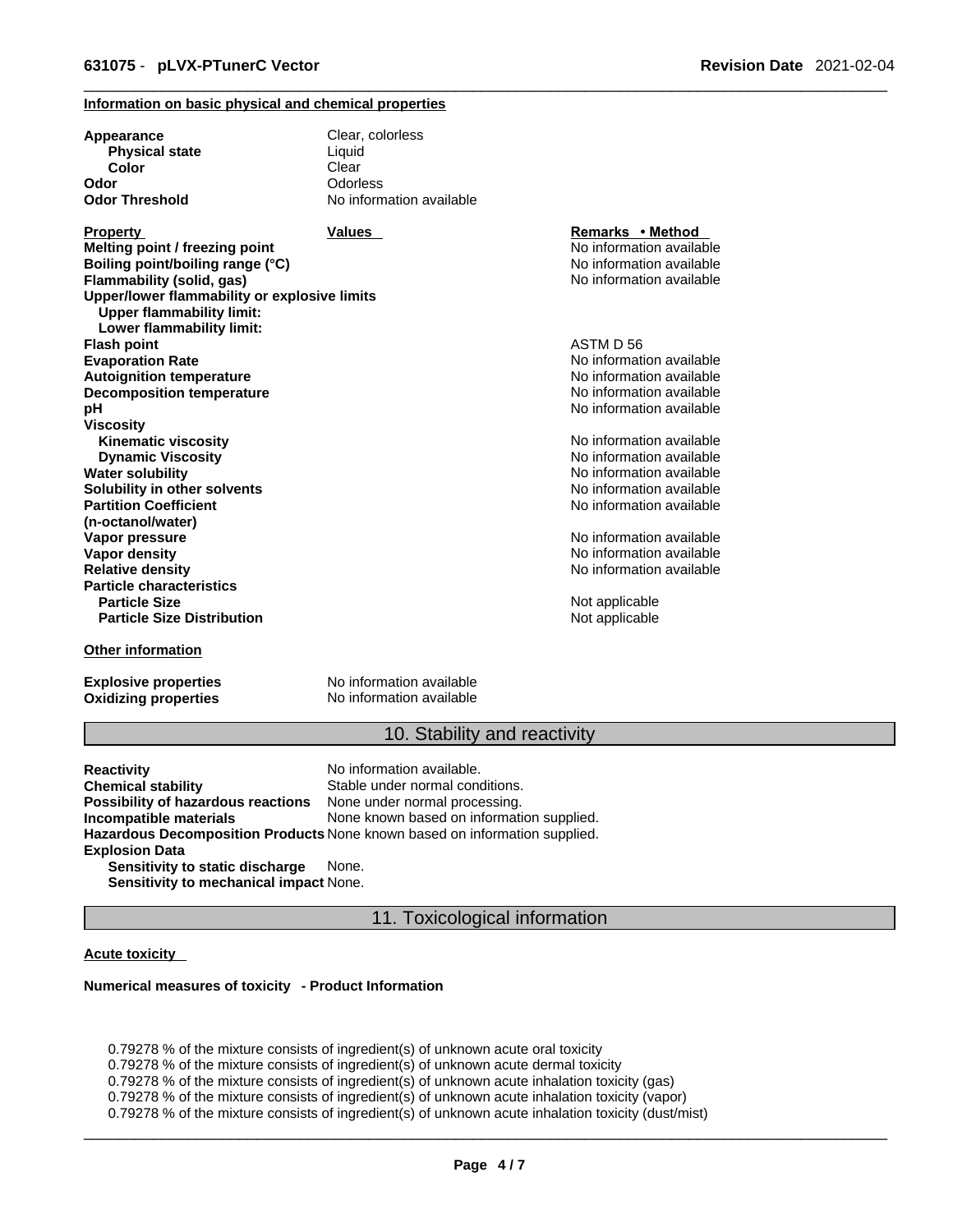| <b>Symptoms</b>                   | No information available.                                                                      |
|-----------------------------------|------------------------------------------------------------------------------------------------|
| <b>Product Information</b>        |                                                                                                |
| Ingestion                         | Specific test data for the substance or mixture is not available.                              |
| Inhalation                        | Specific test data for the substance or mixture is not available.                              |
| <b>Skin contact</b>               | Specific test data for the substance or mixture is not available.                              |
| Eye contact                       | Specific test data for the substance or mixture is not available.                              |
| <b>Skin corrosion/irritation</b>  | Based on available data, the classification criteria are not met. Classification not possible. |
| Serious eye damage/eye irritation | Based on available data, the classification criteria are not met. Classification not possible. |
| Respiratory or skin sensitization | Classification not possible.                                                                   |
| Germ cell mutagenicity            | Based on available data, the classification criteria are not met. Classification not possible. |
| Carcinogenicity                   | Based on available data, the classification criteria are not met. Classification not possible. |
| <b>Reproductive toxicity</b>      | Based on available data, the classification criteria are not met. Classification not possible. |
| <b>STOT - single exposure</b>     | Based on available data, the classification criteria are not met. Classification not possible. |
| <b>STOT - repeated exposure</b>   | Based on available data, the classification criteria are not met. Classification not possible. |
| <b>Aspiration hazard</b>          | Based on available data, the classification criteria are not met. Classification not possible. |

| 12. Ecological information                            |                                                                                                                             |  |
|-------------------------------------------------------|-----------------------------------------------------------------------------------------------------------------------------|--|
| <b>Ecotoxicity</b>                                    | Classification not possible.                                                                                                |  |
| Percentage for unknown<br>hazards                     | 0.79278 % of the mixture consists of component(s) of unknown hazards to the aquatic<br>environment.                         |  |
| Persistence and degradability                         | No information available.                                                                                                   |  |
| <b>Bioaccumulation</b>                                | No information available.                                                                                                   |  |
| Hazardous to the ozone layer<br>Other adverse effects | Classification not possible. Based on available data, the classification criteria are not met.<br>No information available. |  |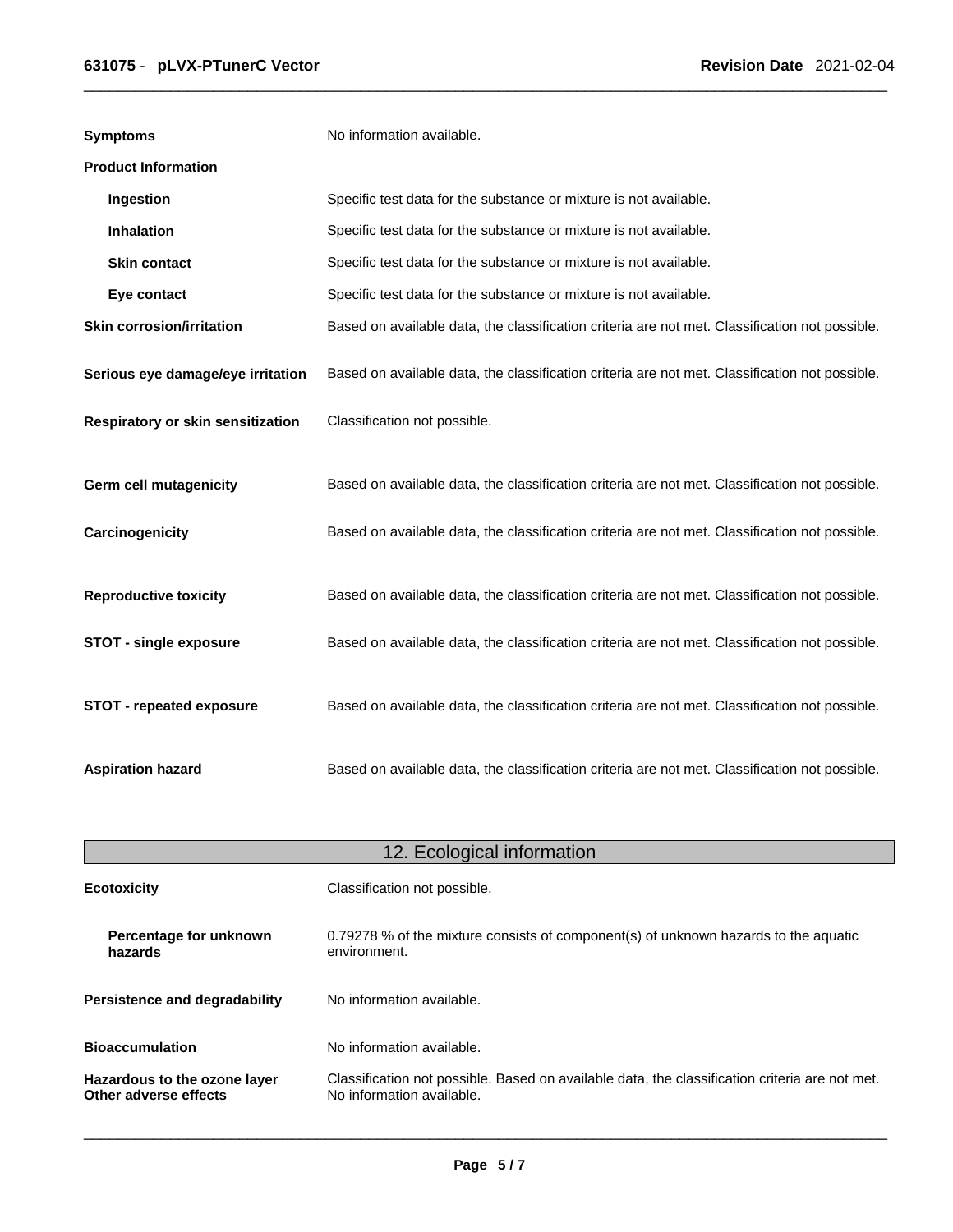| 13. Disposal considerations                                                                                                                                                                                                                                                                                                                                                                                                                                                                                                                                                                                              |
|--------------------------------------------------------------------------------------------------------------------------------------------------------------------------------------------------------------------------------------------------------------------------------------------------------------------------------------------------------------------------------------------------------------------------------------------------------------------------------------------------------------------------------------------------------------------------------------------------------------------------|
|                                                                                                                                                                                                                                                                                                                                                                                                                                                                                                                                                                                                                          |
| Waste from residues/unused<br>Dispose of in accordance with local regulations. Dispose of waste in accordance with<br>environmental legislation.<br>products                                                                                                                                                                                                                                                                                                                                                                                                                                                             |
| <b>Contaminated packaging</b><br>Do not reuse empty containers.                                                                                                                                                                                                                                                                                                                                                                                                                                                                                                                                                          |
| 14. Transport information                                                                                                                                                                                                                                                                                                                                                                                                                                                                                                                                                                                                |
| Not regulated<br><b>IMDG</b>                                                                                                                                                                                                                                                                                                                                                                                                                                                                                                                                                                                             |
| Not regulated<br>ADR                                                                                                                                                                                                                                                                                                                                                                                                                                                                                                                                                                                                     |
| Not regulated<br><b>IATA</b>                                                                                                                                                                                                                                                                                                                                                                                                                                                                                                                                                                                             |
| Not regulated<br><u>Japan</u>                                                                                                                                                                                                                                                                                                                                                                                                                                                                                                                                                                                            |
| 15. Regulatory information                                                                                                                                                                                                                                                                                                                                                                                                                                                                                                                                                                                               |
| <b>National regulations</b>                                                                                                                                                                                                                                                                                                                                                                                                                                                                                                                                                                                              |
| <b>Pollutant Release and Transfer Registry (PRTR)</b><br>Not applicable                                                                                                                                                                                                                                                                                                                                                                                                                                                                                                                                                  |
| <b>Industrial Safety and Health Law</b><br>Not applicable<br><b>ISHL Notifiable Substances</b><br>Not applicable                                                                                                                                                                                                                                                                                                                                                                                                                                                                                                         |
| <b>Poisonous and Deleterious Substances Control Law</b><br>Not applicable                                                                                                                                                                                                                                                                                                                                                                                                                                                                                                                                                |
| <b>Fire Service Law:</b><br>Not applicable                                                                                                                                                                                                                                                                                                                                                                                                                                                                                                                                                                               |
| Act on the Evaluation of Chemical Substances and Regulation of Their Manufacture, etc. (CSCL)<br>Not applicable                                                                                                                                                                                                                                                                                                                                                                                                                                                                                                          |
| Act on Prevention of Marine Pollution and Maritime Disaster<br>Not applicable                                                                                                                                                                                                                                                                                                                                                                                                                                                                                                                                            |
| <b>International Regulations</b>                                                                                                                                                                                                                                                                                                                                                                                                                                                                                                                                                                                         |
| The Stockholm Convention on Persistent Organic Pollutants Not applicable                                                                                                                                                                                                                                                                                                                                                                                                                                                                                                                                                 |
| The Rotterdam Convention Not applicable                                                                                                                                                                                                                                                                                                                                                                                                                                                                                                                                                                                  |
| <b>International Inventories</b><br><b>IECSC</b>                                                                                                                                                                                                                                                                                                                                                                                                                                                                                                                                                                         |
| Legend:<br>TSCA - United States Toxic Substances Control Act Section 8(b) Inventory<br><b>DSL/NDSL</b> - Canadian Domestic Substances List/Non-Domestic Substances List<br>EINECS/ELINCS - European Inventory of Existing Chemical Substances/European List of Notified Chemical Substances<br><b>ENCS</b> - Japan Existing and New Chemical Substances<br><b>IECSC</b> - China Inventory of Existing Chemical Substances<br><b>KECL</b> - Korean Existing and Evaluated Chemical Substances<br>PICCS - Philippines Inventory of Chemicals and Chemical Substances<br>AICS - Australian Inventory of Chemical Substances |